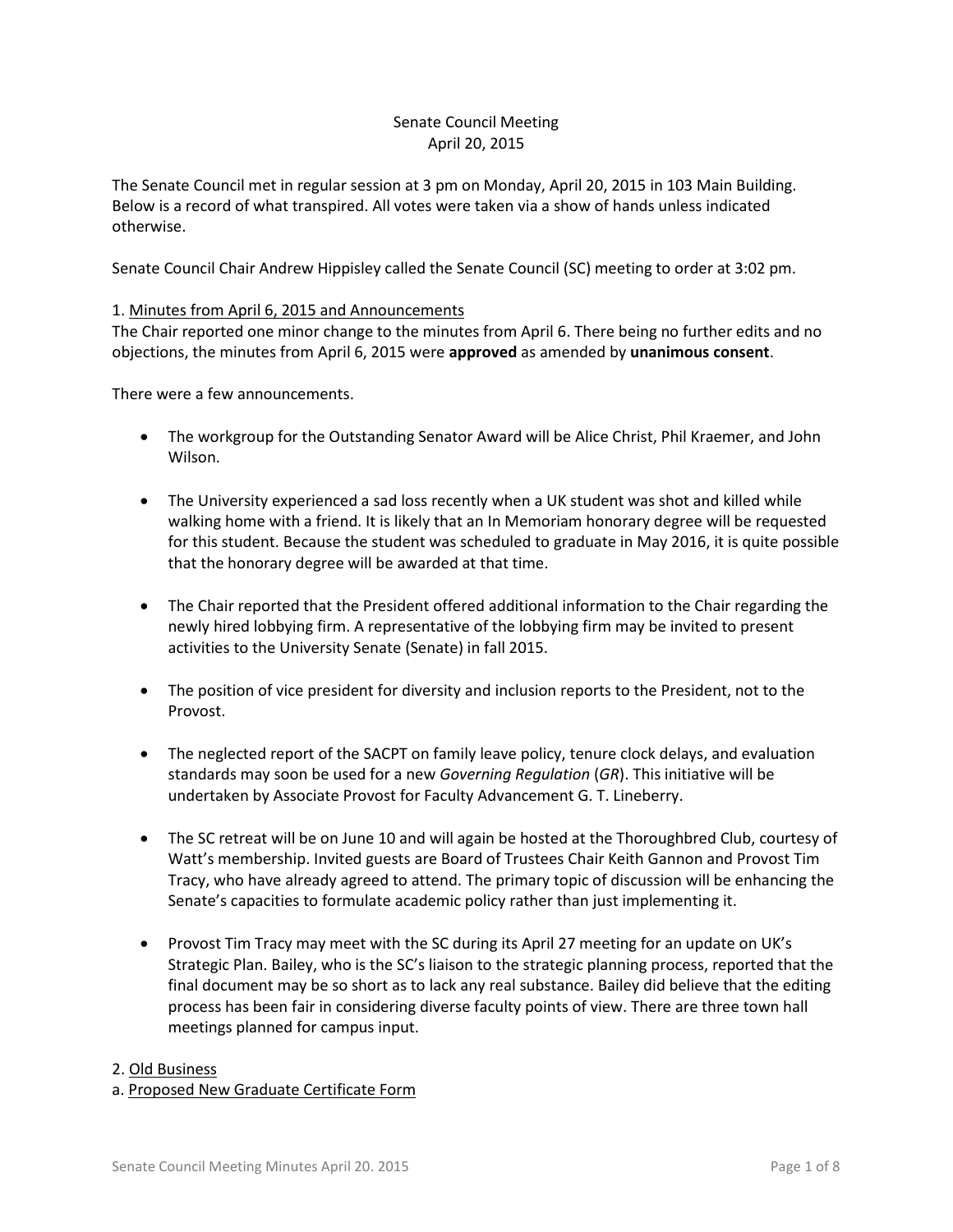SC members discussed the proposed New Graduate Certificate Form. There was some tangential discussion about whether the Graduate School keeps track of faculties of record and if so, where that information is kept.

Grossman **moved** to approve the use of the new New Graduate Certificate form and Mazur **seconded**. A **vote** was taken and the motion **passed** with none opposed.

### 3. Committee Reports

### a. Senate's Academic Programs Committee (SAPC) - Margaret Schroeder, Chair

#### i. Proposed New BS Neuroscience

Guest Margaret Schroeder, chair of the Senate's Academic Programs Committee (SAPC), explained the proposal for a new BS in Neuroscience. The **motion** from SAPC was that the that the SC recommend the Senate approve, for submission to the Board of Trustees, the establishment of a new BS in Neuroscience, in the Department of Biology within the College of Arts and Sciences. Because the motion came from committee, no **second** was needed. There were a few questions from SC members that Guest Mark Prendergast (AS/Psychology) answered.

A **vote** was taken and the motion **passed** with none opposed. The Chair noted that the BS Neuroscience was the first proposal that utilized the (relatively) recently redesigned 'New Undergraduate Degree Program' form. In response to a question from the Chair, Prendergast replied that the form did cause him and his colleagues to think more carefully about a few aspects of the proposal. Schroeder said that the new form made the SAPC's review much, much simpler because all the required information was easily located and reviewed.

#### b. Senate's Admissions and Academic Standards Committee (SAASC) - Greg Graf, Chair i. Proposed Change to BS Nursing Admissions Change (Early Admission)

Guest Greg Graf, chair of the Senate's Admissions and Academic Standards Committee (SAASC), explained the proposal. The motion from the SAASC was that the SC recommend the Senate approve the proposed admissions changes (early admissions) for the BS Nursing. Because the **motion** came from committee, no **second** was required. Guest Joanne Davis (Nursing assistant dean) answered questions for SC members. Davis reassured SC members that there is advising and career counseling available for students who for some reason are not able to graduate with a Nursing degree.

A **vote** was taken and the motion **passed** with none opposed.

## c. Ad Hoc Calendar Committee - Kevin Real, Chair

#### i. Final Report

Guest Kevin Real (CI/Communication) presented the final report of the SC's ad hoc Calendar Committee. Guest Margaret Bausch (ED/Early Childhood, Special Education, and Rehabilitation Counseling), who chaired the previous ad hoc calendar committee in 2012, also attended. Real and Bausch explained how both final reports were complementary. The SC discussed the report but focused on a trial run of a 12 week summer semester. During discussion the SC posed a couple follow up questions and asked the Calendar Committee to find the answers. Can the Registrar's office facilitate: delivery of multiple start dates; prevention of students from registering for courses with overlapping start/stop dates; and location finding of rooms for courses for programs with no departmentally controlled classroom space? SC raised two additional issues: how many simultaneous hours should students be allowed to take; and how many hours can a student take, total, in a 12-week summer session? In other words, the SC asked the Committee to suggest a set of course schedules within the proposed 12-week summer session.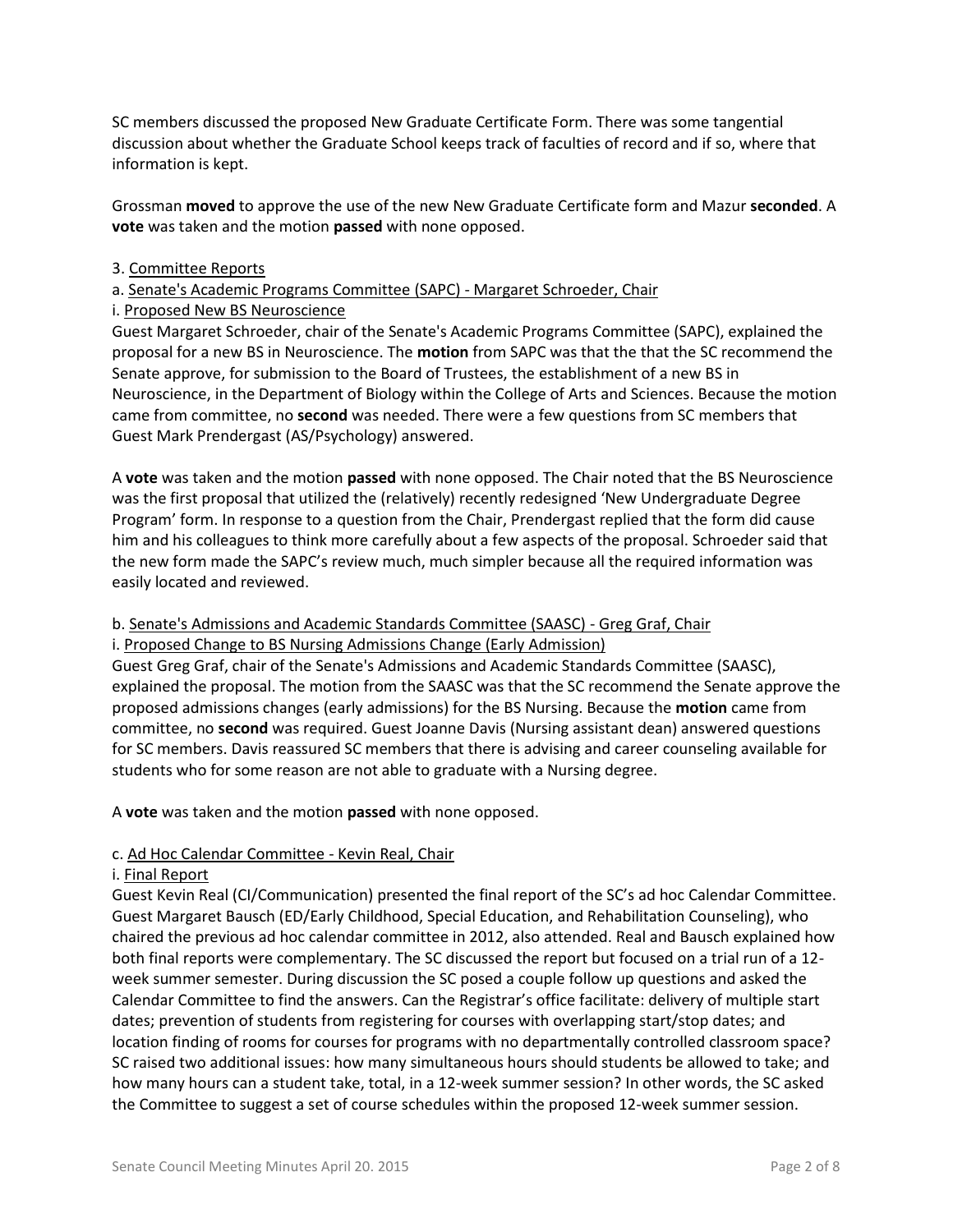Grossman **moved** to table the final report pending answers to the SC's questions and Bailey **seconded**. A **vote** was taken and the motion **passed** with none opposed.

## d. Senate's Academic Facilities Committee (SAFC) - John Nash, Chair

i. New Research Building - Charge from Senate Council

The SC charged the Senate's Academic Facilities Committee (SAFC) with informing the SC and Senate on developments related to the planning and execution of the new multidisciplinary research building. The SC charged the SAFC with keeping an eye on: how and to whom space will be allocated; how nonmedical researchers will be identified and included; if the Senate has a role in identifying and/or constituting the research teams that will live in the new building.

Mazur noted that a it appeared from a recent story in the Lexington Herald-Leader that a decision has been made to locate the STEAM Academy of the Fayette County Public Schools (FCPS) adjacent to the buildings used by the College of Education without any faculty consultation, although the STEAM Academy has been a collaboration with FCPS. Grossman **moved** that the SC charge the SAFC to review the proposed new STEAM Academy building and location, specifically review the project in terms of how and to whom space will be allocated if faculty are involved and also if STEAM Academy curriculum will involve educational programming at UK such as dual credit courses for STEAM students. Mazur **seconded**. A **vote** was taken and the motion **passed** with none opposed.

## e. Senate's Rules and Elections Committee (SREC) - Connie Wood, Chair

i. Proposed New Course GS 708 Doctoral Internship in Psychology

Guest Connie Wood, chair of the Senate's Rules and Elections Committee (SREC), explained the problems associated with the proposed new course GS 708. The overarching problem was that the course was proposed to have an administrative office as its home educational unit, and it would be taught by staff rather than faculty. Wood explained that the SREC recommended to the SC that the SC not approve the proposed new course. Because the motion came from committee, no **second** was required. A **vote** was taken and the motion **passed** with none opposed.

## ii. Proposed Change to *Senate Rules 4.2.8* ("Undergraduate Certificates")

Wood explained the proposed interpretation and said the SREC recommended the SC approve the proposed change in language (the addition of an asterisked interpretation). Kraemer asked how a graduate student taking an undergraduate certificate would be any different from a graduate student taking an undergraduate minor. Wood replied that graduate certificates have no place for minors, but do allow notations of certificates. Because this was recommended as an interpretation, and it was not challenged as such, it did not need a motion. It will be added to the revised edition of SRs over the summer.

## iii. Proposed New College of Health Sciences Student Appeals Policy

Wood explained that there were a number of problems with the proposed new College of Health Sciences Student Appeals Policy. Wood said that the proposal raised issues of conflicts with existing rules and jurisdictions. Further, if Health Sciences wishes to have such a policy, it will need to develop distinct policies on probation, suspension, and dismissal for their students in the programs for bachelor's degrees, graduate degrees, and professional degrees. Wood said that the **motion** from SREC was that the proposal be revised to address the concerns raised by the SC and SREC and then returned to the SREC for further deliberation and discussion. Because the motion came from committee, no **second** was needed. A **vote** was taken and the motion **passed** with none opposed.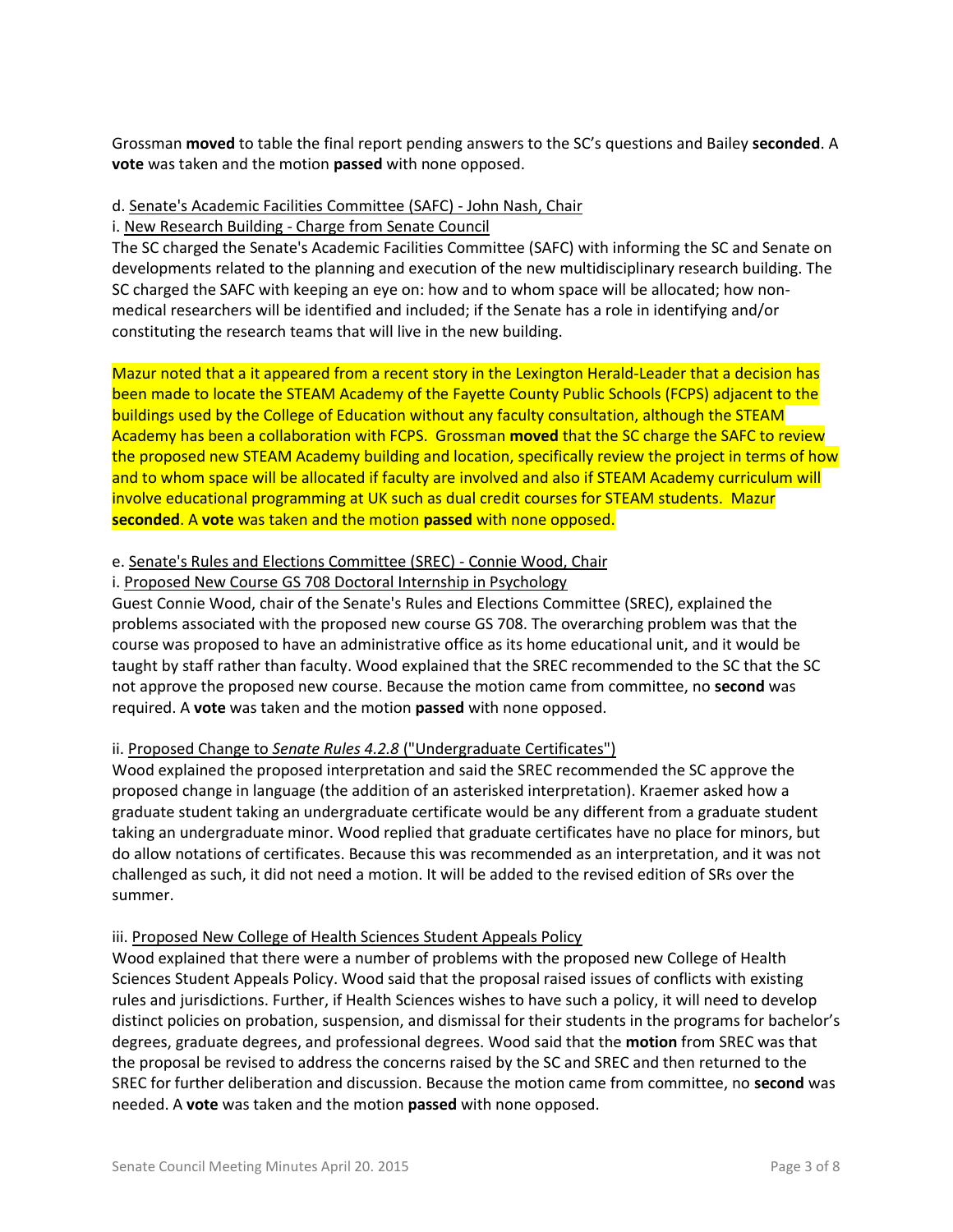# iv. Proposed Changes to *Senate Rules 4.2.9* ("Graduate Certificates")

Wood presented the need for edits to the *Senate Rules 4.2.9*. The Chair noted that the New Graduate Certificate Form already includes information about a faculty of record, so the SREC's first recommendation was essentially already accepted. The second component of the issue still needed discussion. The motion from the SREC was that the Graduate Certificate Guidelines be amended to specify the process for appointing graduate certificate faculty of record including voting rights, entrance and exit, and service terms.

Grossman **moved** that the SC ask the Graduate School to devise a process to ensure that faculties of record for graduate certificates are appropriately documented and available for anyone to review or reference. Mazur **seconded**. A **vote** was taken and the motion **passed** with none opposed and one abstaining.

## v. Non-educational Units Housing Courses and Programs (Undergraduate Education)

SC members discussed the agenda item. Grossman **moved** that the Senate's Academic Organization and Structure Committee be charged with exploring a college-like structure for Undergraduate Education (which would include a dean as unit head), to propose a change to *Governing Regulations* to create an Honors College, and to develop a process to establish a college faculty of record for Undergraduate Education, in compliance with *Governing Regulations VII* and with requirements of the Southern Association of Colleges and Schools – Commission on Colleges (SACS). Mazur **seconded**. A **vote** was taken and the motion **passed** with none opposed.

## 4. International Health, Safety and Security - Susan Carvalho and Jason Hope

Guest Jason Hope (International Center) informed SC members of a new international insurance program for staff, faculty, and students who travel abroad under UK's auspices. The benefit will be funded by the Office of the Executive Vice President for Finance and Administration, beginning in August. Hope noted that he would be happy to attend a Senate meeting to make a similar presentation, perhaps in the fall.

# 5. Nominees for Committees

# a. Student Survey Coordination Committee

The SC decided to forward the names of two faculty, one from the College of Agriculture, Food and Environment and the other from the College of Arts and Sciences.

## b. Teaching Effectiveness Committee

The SC deliberated on possible nominees. Grossman **moved** that the SC send forward the four names discussed and Bailey **seconded**. A **vote** was taken and the motion **passed** with none opposed.

# 6. Planning for Senate's Second Reading on Proposed New Governing Regulation on Faculty Disciplinary Action

The Chair passed around a tentative draft agenda for the May Senate meeting to show the sheer number of agenda items slated for the May 4 Senate meeting. He suggested the meeting start at 2 pm. The body can deliberate on actionable items until President Eli Capilouto arrives for his presentation on the State of the University which will likely include comments on the proposed new *GR* on faculty disciplinary action. At this point the body will transition to a discussion and a vote by the Senate on the proposed new *GR.* The Chair said he thought there would be time to review each submitted amendment, section by section.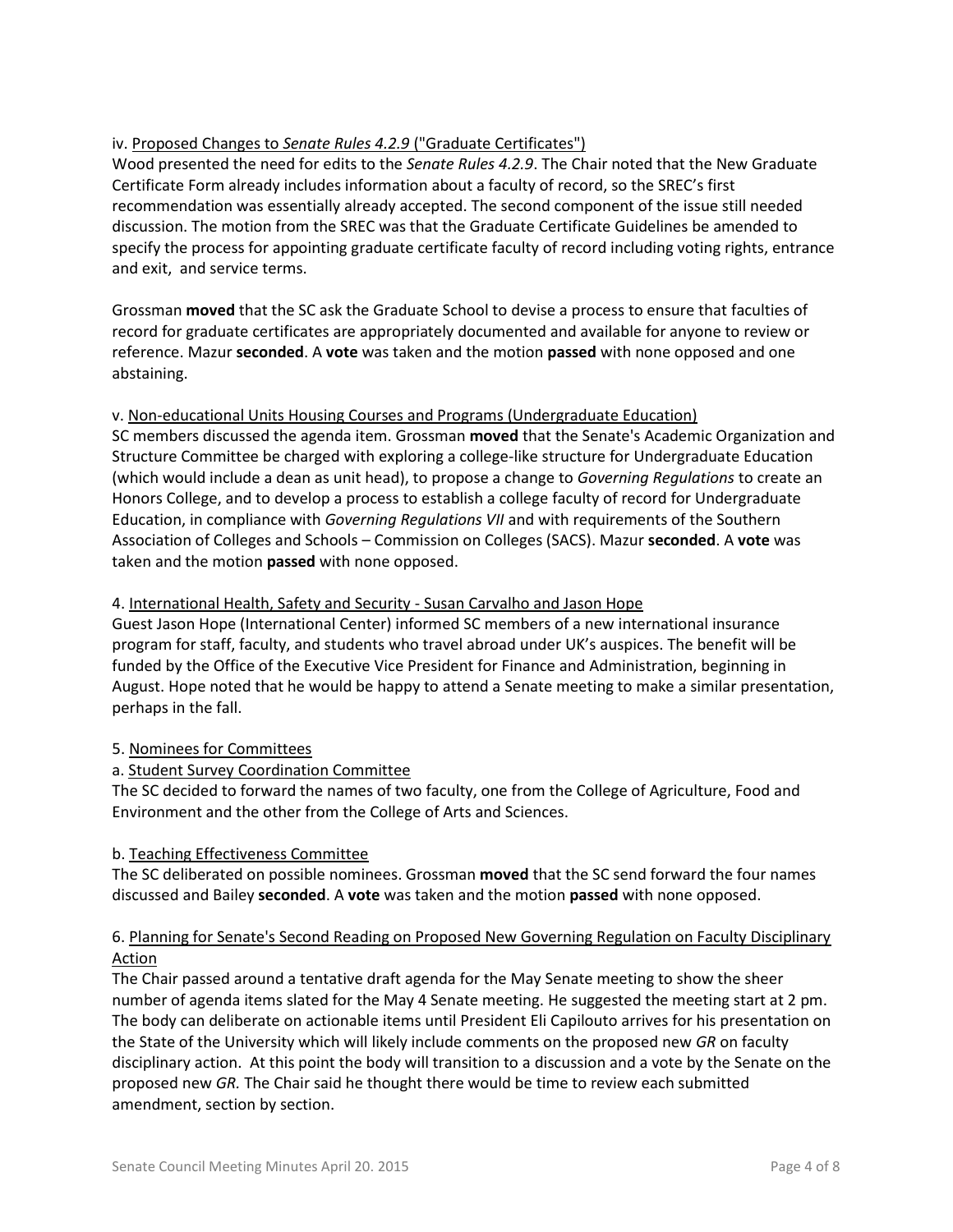If 16 people have amendments for section 1, then after conversations with the authors a single amendment is offered. Many amendments will dovetail together. SC will coordinate amendments to make them more efficient;

Some amendments will be purely editorial. The SC could make one massive "editorial changes" amendment with all the various comma corrections, capitalization, etc. The SC could accept those editorial amendments on behalf of the Senate to help make the Senate discussion successful in that everyone will have chance to offer their opinions in a timely manner so that the meeting can end on time at 5 pm

Watt spoke in support of one omnibus editorial change. He commented that there may be a contingent of senators who attempt to use parliamentary procedure to draw out discussion to the point that the Senate cannot complete its deliberations during the May 4 Senate meeting. Watt recommended that the editorial changes be the first amendment.

Porter said there were many senators who would be offering a variety of editorial suggestions on the floor. He thought it would not be a good use of time to gather up the editorial changes ahead of time if more will come during discussion. The Chair noted that the deadline for submission of amendments was in a couple days, on Wednesday. Blonder did not think that the SC could require senators to submit amendments in advance; they could make any amendment they want on the Senate floor.

Watt noted that since the announcement was previously made that amendments had to be submitted in writing, the amendments would have to be submitted in writing in advance. Blonder thought that such a requirement violated parliamentary procedure. Guest Catherine Seago, Senate Parliamentarian, explained that there was justification for the written amendment restriction because an announcement to that effect was made during the Senate meeting and was also sent to senators via email prior to the April 22 deadline; senators had sufficient notice and time to comply. The *SR* has language that says the Chair "may" request written amendments in advance, which is what the Chair did. When Senator Tagavi commented that "may" was quite different from "must," Seago recalled that she ruled that it was must, although the language did have "may." She noted that senators understood from the Senate meeting and from the emails to get as many amendments sent in writing prior to the meeting. Blonder opined that nothing could stop a senator from raising their hand during the meeting.

Seago said the only way to prevent amendments from the floor would be to hold a discussion to specifically suspend the rule on "may" submit written amendments and instead use another rule that requires amendments to be submitted in writing, in advance. The Chair noted that the *SR* used the phrase "whenever possible" regarding having written amendments submitted in advance. The Chair opined that it was possible and senators had plenty of notice and guidance on how to submit proposed amendments in writing, prior to the Senate meeting. Blonder said she disagreed with the Chair. Porter asked if the Chair planned to prohibit any amendments and the Chair replied that it was certainly appropriate to have senators make amendments to the previously submitted written amendments, but that de novo amendments on the floor would contradict the intent of having amendments submitted in advance in writing.

Kraemer said that some faculty have been surprised that this policy had even been created to begin with and viewed its development with suspicion. Further, there were concerns that the proposed new *GR* was moving too quickly; Kraemer thought it would be safe to assume that some senators would request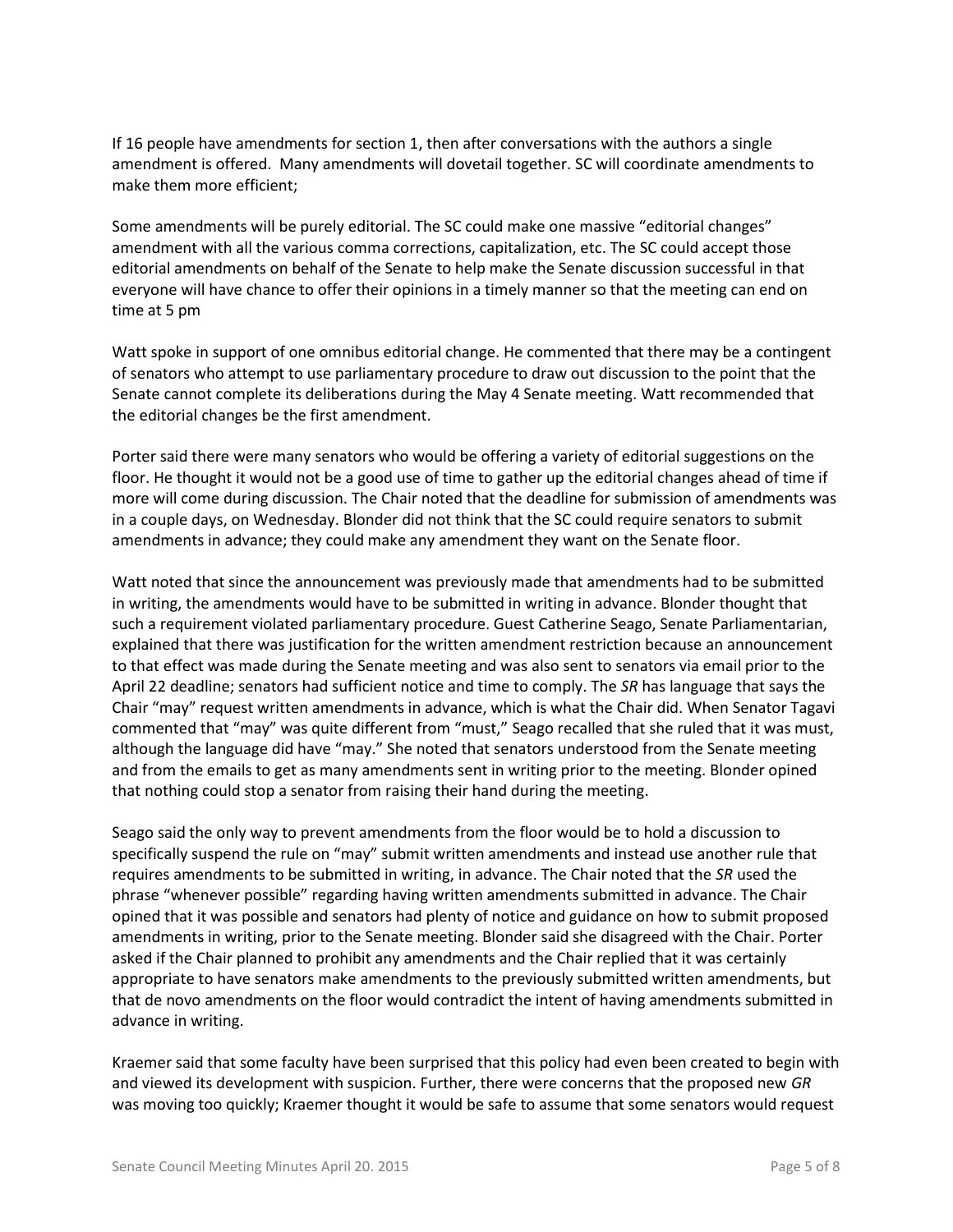more time to spend deliberating on the proposed new *GR*. Kraemer asked if it was too late to ask the President if the issue could be slowed down.

Watt said that the President has reported that some number of Board of Trustees (Board) members who wanted to see such a policy in place. When the President sent the memo to the SC to request a faculty disciplinary policy, he had also asked that it be completed by December so it could be implemented as of July 1. While he was not willing to speak for the President, Watt thought that if the review process for the proposed new *GR* was dragged out, President Capilouto would likely just issue an *Administrative Regulation* to accomplish the same thing and that would be the end of it. Watt also said he was not sure about the best way to proceed, but that if additional substantive amendments were allowed to come up from the floor of the Senate on May 4, it would never get done, even if it was the only agenda item under deliberation, which it will not be. Porter agreed.

Blonder said she wanted to make a point, that if the Senate does approve the *GR*, the President must take it to the Board even if he did not like what the Senate approved. That would put the Senate in a strong position before the Board. If the President did not agree with what the Senate approved, he would still have to take it to the Board and that would put the Senate in a good position. Watt said that if the Senate does not hold a vote prior to adjourning, the faculty will be seen as not having acted on an important issue that the President attempted to engage the faculty on. Blonder suggested that the Chair send an email to senators explaining all of this – the importance of this policy, the President's wishes, and the focus on amendments, regardless of how or when they were submitted. Porter said if any opportunity for additional amendments is allowed, the body will deliberate for a very lengthy period of time.

Bailey said that if significant changes are made to the proposed new *GR*, the Senate runs the risk of making edits that the President will not like. Bailey said he had also heard concerns from faculty about the perceived rush towards approval of this new *GR*. He wondered what would happen if the Senate would be in a better position if it delays the deliberation instead of rejecting the language outright or passing a *GR* that the President will not support. Watt said he was not sure the Senate would not approve the proposed new *GR* – Watt said he had not received any correspondence saying faculty were categorically opposed to it, rather many have said to him that the policy was appropriate to have. Bailey said that responses he was aware of were very muddy responses from faculty about the issue. He was concerned the proposed new *GR* would be rejected by the Senate. Porter said that restricting amendments and forcing senators to take it or leave it, they will think the *GR* was rammed down their throats. The alternative is not to pass it until next fall, which is probably the best course. Kraemer asked if the President would be willing to accept a delay given the hard work done thus far.

Grossman said he did not think a delay until fall would change anyone's perspective on the process – it will just delay the discussion again and again. In terms of editorial changes, the Senate is only recommending the *GR* to the Board and any editorial changes will be fixed prior to submission to the Board. Bailey asked if the Board could make changes to the *GR* and Grossman said they could. Grossman noted that all senators had ample notice to submit amendments in writing in advance and no one could complain. Amendments to amendments should be allowed because they might be necessary. De novo amendments should be ruled out of order. Blonder said it was not in the SC's right to do it. Grossman said that it was announced in advance and the Chair noted that it was certainly possible to submit amendments in advance – sufficient notice was given. Blonder said that if someone was in Europe all this time and comes back to UK the day before the meeting and wants to make an amendment, it is unfair to prohibit that. Bailey brought up the issue of amendments that arise from discussion about an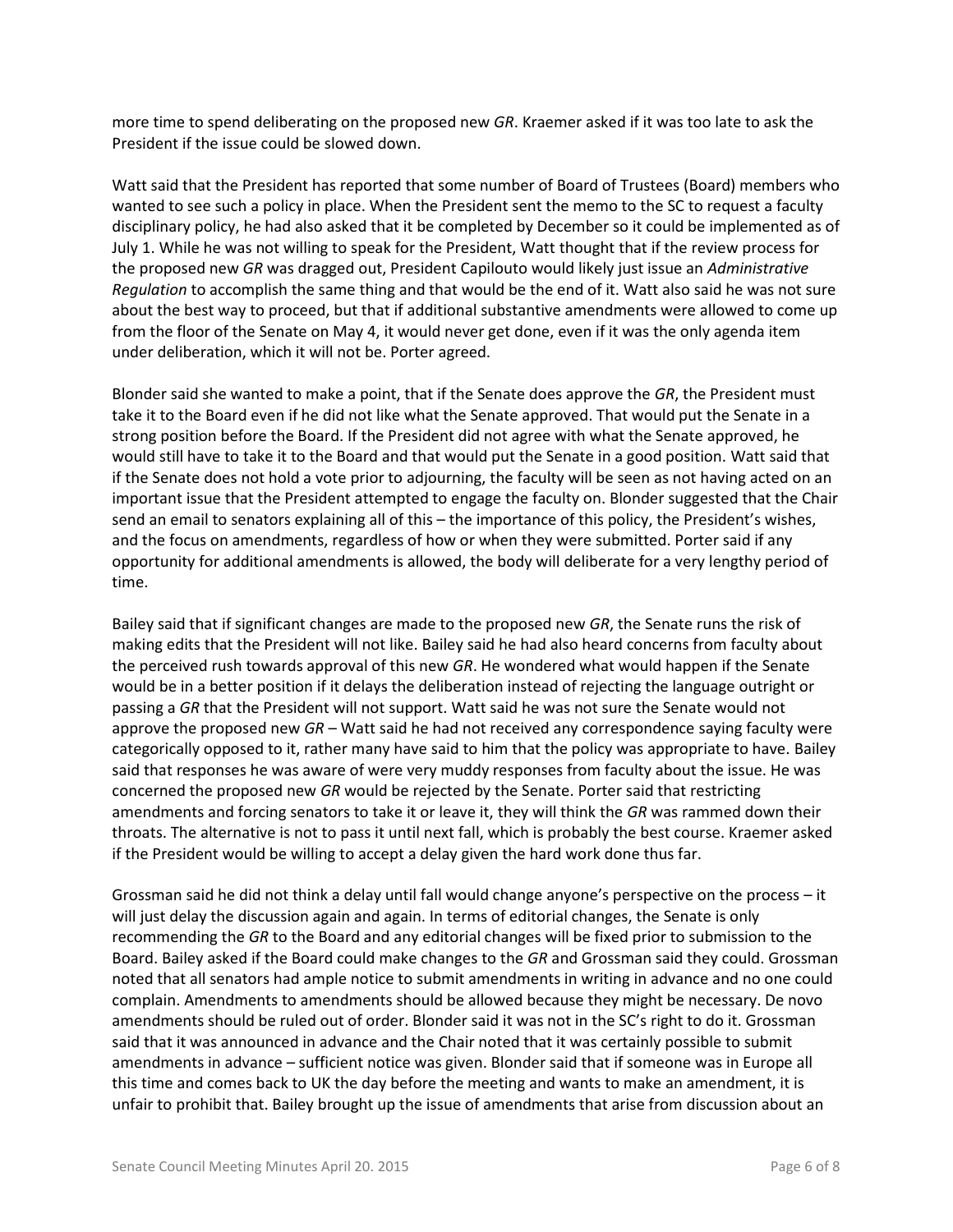amendment submitted in writing in advance. The Chair said that amending amendments should be allowed; while it was possible that someone could come up with a brand new idea during discussion, which was rather unlikely. Submitting the amendments in advance was also a courtesy to senators so that they have sufficient time to review them and think about how they feel about the edits. In regards to Blonder's example about a faculty member having been in Europe, the Chair commented that they would have had to have been away for quite some time because the first reading was on April 13.

Watt said that one approach could be to take all minor changes to the Senate and make that one amendment and then sort and categorize the remaining, substantive edits. He said that if 17 senators have the same amendment, the SC should put that language forward under the name of the first person who submitted the edit as the proposer; the others can be notified that that is what happened. The SC should go through all the written, sensible amendments and vote to accept the amendments one at a time. Then the Senate should hold a vote to close the floor to further amendments and then vote to endorse or not endorse the revised document. Watt clarified for Grossman that the written amendments would be discussed first, after which the Senate can decide for itself if it wants to hear additional amendments. Blonder supported that idea.

Seago said that another option is for a senator to call the question and make a vote. While it would cut off debate, it was possible. Seago confirmed that calling the question required a two-thirds vote. Brown said that a decision by the Senate, of a majority, was desired. If enough did not feel comfortable voting, they could abstain. He said it was an aggressive timeline; Brown said he thought the staff and student governing bodies would also need to weigh in on the proposal and wondered if even that could be done prior to fall. Watt commented that faculty were often seen by administration as being incapable of making any decision in a timely manner. Porter joked that faculty were not unlike the United States Congress, in which no one can make any decisions. Mazur said she would not want to be compared to the U. S. Congress. She noted that a senator had noticed a serious issue during the April Senate meeting. Although Mazur said she had read and re-read the document a number of times, she had overlooked the language that would allow an administrative investigation to offer an opinion of guilt/innocence as well as suggest possible sanctions. There are certain things that the Senate may see that will make the language palatable. Mazur supported sticking to the timeline, unpalatable as it was, as well as supported urging senators to do their senatorial duty and solicit feedback from constituents and come prepared to the Senate meeting. The Chair noted that to date, he had received a couple suggestions from Grossman and another senator. Blonder suggested continuing the discussion on the  $27<sup>th</sup>$  when the SC would know what amendments were submitted.

Mazur suggested the Chair email senators again to remind them of the April 22 deadline for submission of amendments and senators' duty to canvass colleagues for their input, as well. Porter spoke in favor of limiting de novo amendments from the floor, although amending the amendments could also cause delays.

Given the time, Grossman **moved** to adjourn and Mazur **seconded**. A vote was taken and the motion **passed** with none opposed. The meeting was adjourned at 5:45.

> Respectfully submitted by Andrew Hippisley, Senate Council Chair

SC members present: Bailey, Blonder, Brown, Christ, Hippisley, Grossman, Kraemer, Mazur, Porter, Watt, and Wilson.